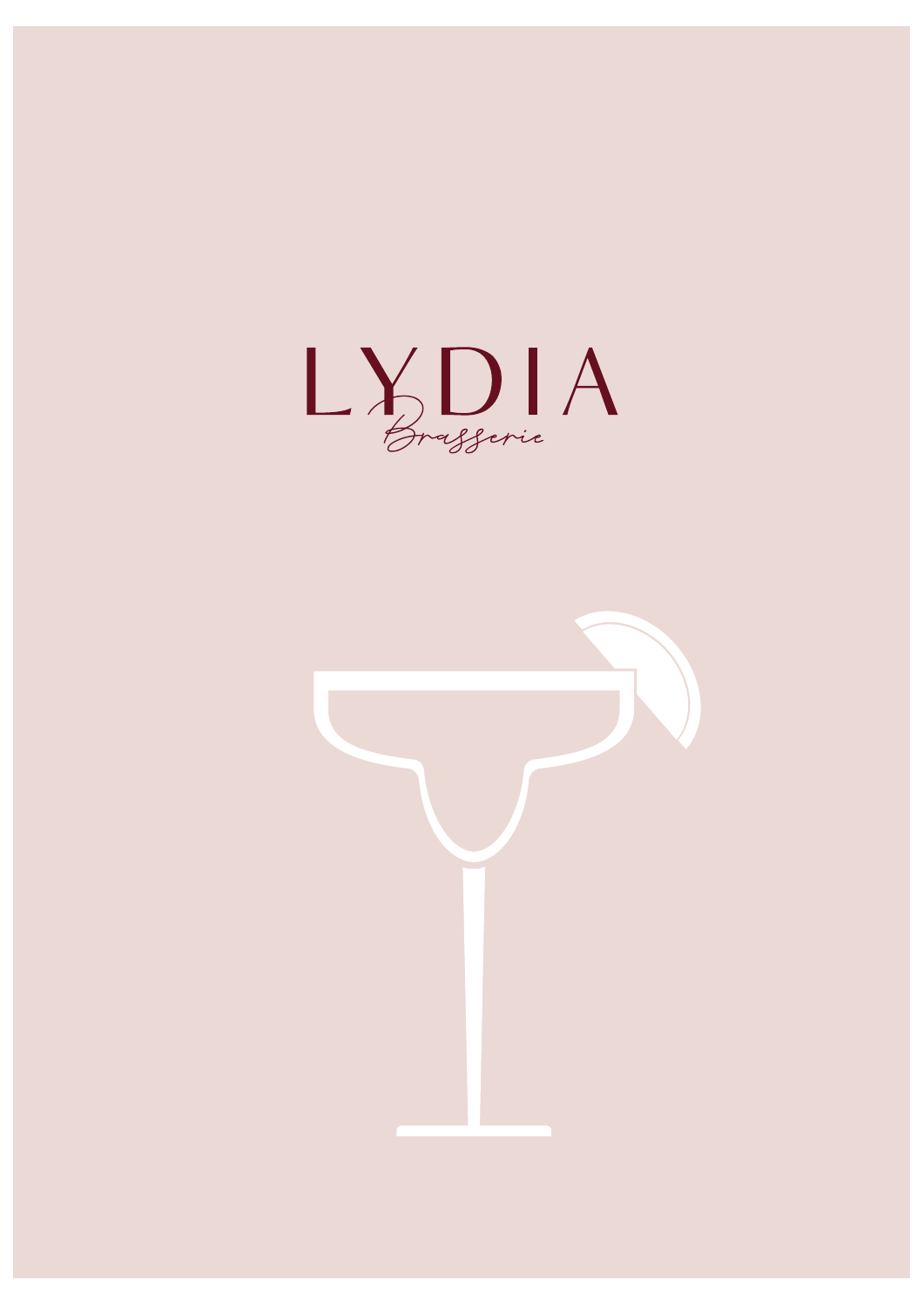## **COCKTAIL**

| <b>ESPRESSO MARTINI</b><br>Kahlua, vodka, espresso                                        | £10.45 |
|-------------------------------------------------------------------------------------------|--------|
| <b>APEROL SPIRITZ</b><br>Aperol, prosecco, soda water                                     | £9.95  |
| MARGARITA<br>Blanco tequila, Cointreau, lime juice                                        | £9.95  |
| <b>MOJITO</b><br>White rum, lime, fresh mint leaves, brown sugar, soda water              | £9.95  |
| PORN STAR MARTINI<br>Vanilla vodka, Passao, passion fruit purée<br>served with prosecco   | £10.45 |
| <b>NEGRONI</b><br>Campari, vermouth, gin                                                  | £9.95  |
| <b>MAI TAI</b><br>White rum, dark rum, pineapple juice, orange juice, lime juice          | £9.95  |
| <b>BELLINI</b><br>Prossecco, peach purée                                                  | £8.95  |
| PINA COLADA<br>Rum, pineapple juice, coconut                                              | £9.95  |
| LONG ISLAND ICED TEA<br>Vodka, gin, rum, tequila, Cointreau, lemon juice, coke            | £10.45 |
| <b>STRAWBERRY DAIQUIRI</b><br>White rum, strawberry purée, lime juice                     | £9.95  |
| <b>OLD FASHIONED</b><br>Bourbon whiskey, cube brown sugar, soda water                     | £9.95  |
| <b>BLOODY MARRY</b><br>Vodka, tomato juice, Tabasco, lemon juice,<br>Worcestershire sauce | £9.95  |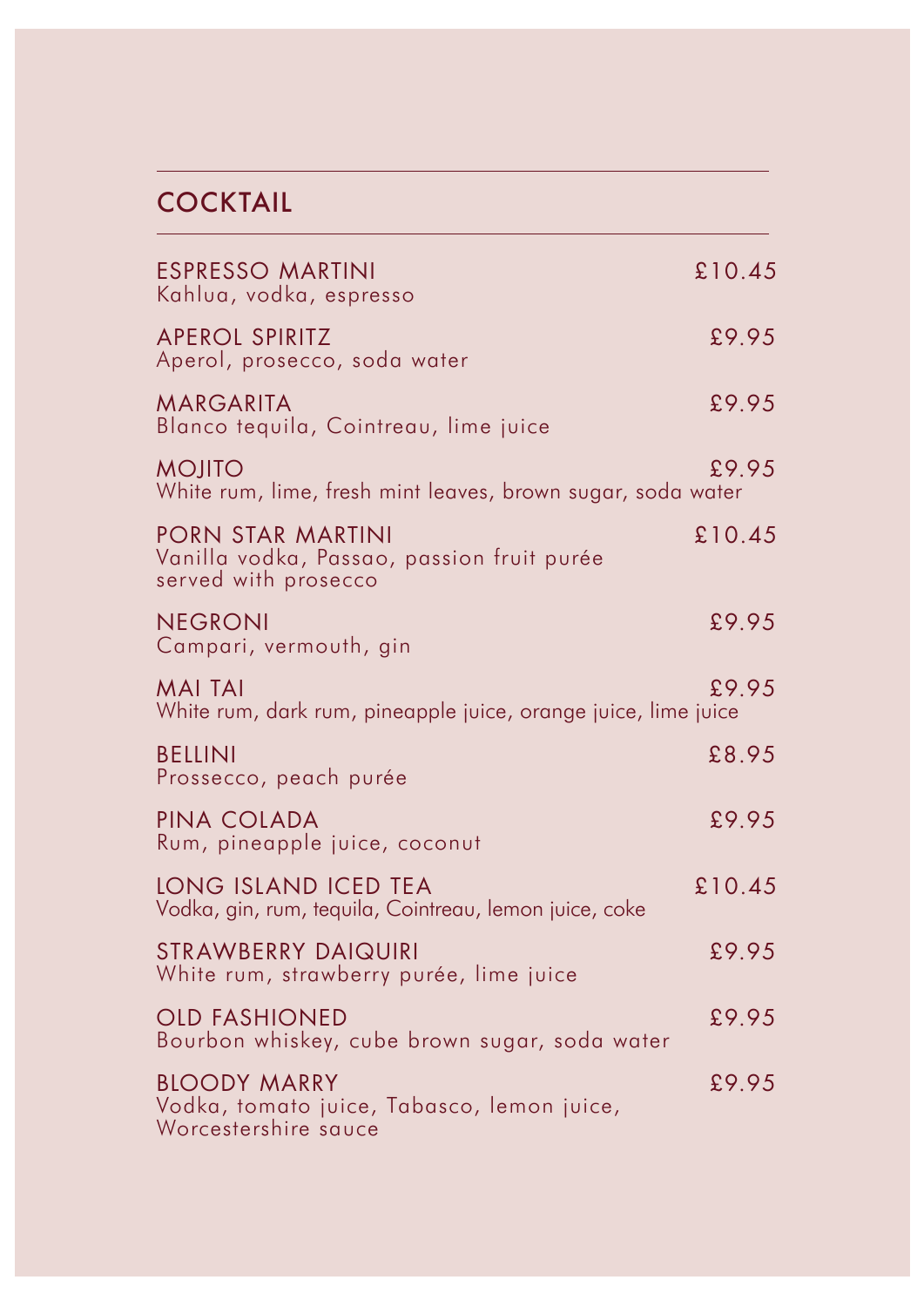| <b>TOM COLLINS</b><br>Gin, lemon juice, soda water, sugar syrup | £9.95 |
|-----------------------------------------------------------------|-------|
| WOO WOO<br>Vodka, Archers, cranberry juice                      | £9.95 |
| <b>ROSSINI</b><br>Prosecco, strawberry purée                    | £8.95 |

## MOCKTAIL

| VIRGIN MOJITO<br>Apple juice, lime, mint                                                | £5.95 |
|-----------------------------------------------------------------------------------------|-------|
| <b>VIRGIN MARY</b><br>Tomato juice, Tabasco, lemon juice, Worcestershire sauce          | £5.95 |
| VIRGIN PINA COLADA<br>Pineapple juice, coconut cream, heavy cream                       | £5.95 |
| <b>VIRGIN FRUITADO</b><br>Apple juice, pineapple juice, orange juice, grenadine and 7Up | £5.95 |

## SMOOTHIE

| <b>BERRY LOVE</b><br>Blackberry, strawberry, raspberry, blueberry and banana | £5.45 |
|------------------------------------------------------------------------------|-------|
| <b>TROPICAL TASTE</b><br>Passion fruit, papaya, mango and pineapple          | £5.45 |
| <b>GROOVY GREEN</b><br>Green apple, pear, mint, avocado, spinach and melon   | £5.45 |
| <b>QUEEN PEACH</b><br>Peach, pineapple and banana                            | £5.45 |
| <b>SUNRISE</b><br>Strawberry, mango and banana                               | £5.45 |